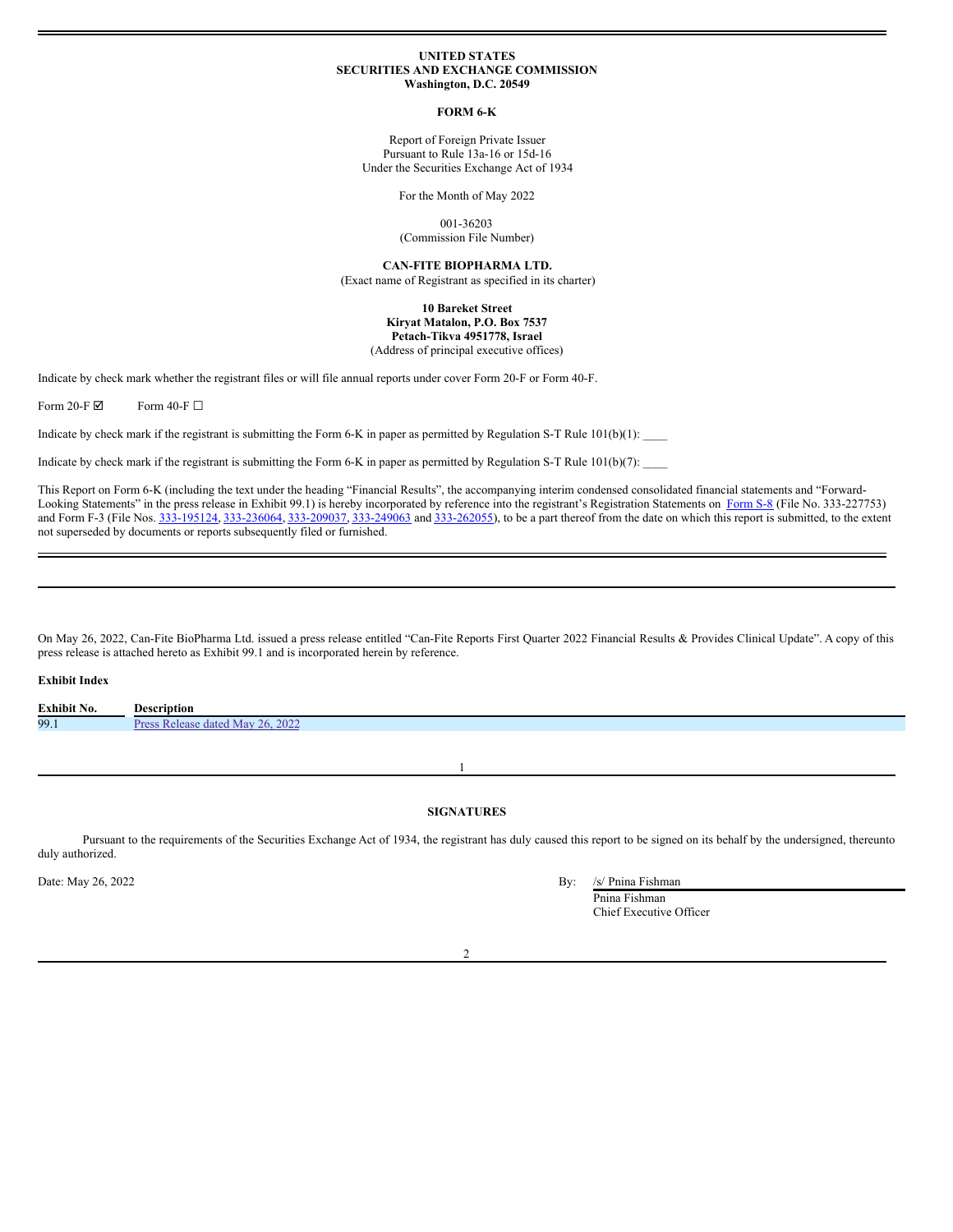# **Can-Fite Reports First Quarter 2022 Financial Results & Provides Clinical Update**

PETACH TIKVA, Israel, May 26, 2022 -- Can-Fite BioPharma Ltd. (NYSE American: CANF) (TASE: CFBI), a biotechnology company advancing a pipeline of proprietary small molecule drugs that address inflammatory, cancer and liver diseases, today announced financial results for the quarter ended March 31, 2022.

# **Corporate and Clinical Development Highlights Include:**

**Fortified Balance Sheet -**On March 31, 2022, Can-Fite had approximately \$16.5 million in cash, cash equivalents, and short-term deposits.

**Phase III Psoriasis Study Data Expected Q2 2022**– Topline results are expected in Q2 2022 in Can-Fite's Phase III Comfort™ psoriasis study for both its 16 week primary endpoint and 32 week secondary endpoint. The study is designed to establish Piclidenoson's superiority compared to placebo at 16 weeks and non-inferiority compared to Apremilast (Otezla®) at 32 weeks. During the first quarter, a preclinical study showed Piclidenoson destroyed pathological skin cells, offering further evidence of potential efficacy in psoriasis.

**Developing Topical Psoriasis Treatment** - In a preclinical model, daily treatment with topical Piclidenoson significantly inhibited psoriasis as measured by the psoriasis area severity index (PASI) calculated based on observation of erythema, thickness, scaling, and a score of skin lesions. The topical treatment may serve as a complementary product to oral Piclidenoson.

**Commenced Enrollment in Phase IIb NASH Study**– In January, Can-Fite enrolled the first patient in its Phase IIb multicenter, randomized, double-blind, placebo-controlled study in 140 subjects with biopsy-confirmed NASH. The primary objective of the trial is to evaluate the efficacy of Namodenoson as compared to placebo as determined by a histological endpoint. In a prior Phase IIa study, Namodenoson met its primary endpoint by reducing liver fat, inhibiting fibrosis, and demonstrating an anti-inflammatory effect.

Granted U.S. Patent for Liver Fibrosis and Israeli Patent for NASH -The U.S. Patent and Trademark Office granted Can-Fite a patent for its invention titled "Method for Treating Fibrotic Liver Tissue Using CL-IB MECA", a broad patent that addresses markets for the treatment of all advanced liver fibrosis indications. The patent opens an opportunity for much broader market needs which entail all clinical conditions with advanced liver fibrosis including autoimmune hepatitis, primary biliary cirrhosis (PBC), nonalcoholic fatty liver disease (NAFLD), and alcoholic liver disease (ALD) among others. The Israel Patent Office granted Can-Fite a patent titled "An A3 Adenosine Receptor Ligand For Use In Treating Ectopic Fat Accumulation" which has been issued in approximately 40 other countries.

Opened Enrollment in Pivotal Phase III Liver Cancer Study- Can-Fite's pivotal Phase III liver cancer study for Namodenoson opened for enrollment of approximately 450 patients diagnosed with hepatocellular carcinoma (HCC) and underlying Child Pugh B7 (CPB7) who have not responded to other approved therapies. An interim analysis will be conducted after 50% of patients are enrolled and treated. The primary endpoint is overall survival. Can-Fite has received Orphan Drug Designation in both the U.S. and Europe and has received the U.S. FDA's Fast Track Status.

Presented Data on Cannabinoids in the Treatment of Liver Cancer at CannX- In March, Can-Fite delivered a presentation titled "Inhibition of Hepatocellular Carcinoma Growth and Liver Fibrosis by Nanomolar Cannabinoids Concentrations" at the CannX Medical Cannabis Conference in Tel Aviv. The findings were also published in the peerreviewed scientific journal *Medical Cannabis and Cannabinoids* highlighting the ability of CBD-rich T3/C15 in nanomolar concentrations to inhibit the growth of hepatocellular carcinoma and liver stellate cells via A3AR activation and deregulation of the Wnt/β-catenin pathway.

"We look forward to announcing Phase III psoriasis results before the end of the second quarter as we enroll patients in our other advanced stage clinical trials for NASH and liver cancer," stated Can-Fite CEO Dr. Pnina Fishman. "Can-Fite is financially well positioned to conduct all our clinical development programs over the next year, and we continue to evaluate potential new distribution partnerships which may provide additional non-dilutive funding."

### **Financial Results**

Revenues for the three months ended March 31, 2022 were \$0.20 million, an increase of \$0.05 million, or 38.5%, compared to \$0.15 million for the three months ended March 31, 2021. The increase in revenues was mainly due to the recognition of a higher portion of advance payments received under a distribution agreement with Ewopharma than the advance payment received at the end of the first quarter of 2021.

Research and development expenses for the three months ended March 31, 2022 were \$1.82 million, an increase of \$0.52 million, or 39.8%, compared to \$1.30 million for the three months ended March 31, 2021. Research and development expenses for the first quarter of 2022 comprised primarily of expenses associated with an ongoing Phase III study of Piclidenoson for the treatment of psoriasis and two studies for Namodenoson, a Phase III study in the treatment of liver cancer and a Phase IIb study for NASH. The increase is primarily due to costs incurred in the first quarter of 2022 associated with the two new studies for Namodenoson.

General and administrative expenses for the three months ended March 31, 2022 were \$0.75 million a decrease of \$0.26 million, or 25.8%, compared to \$1.01 million for the three months ended March 31, 2021. The decrease is primarily due to the decrease in professional services for public relations and investor relations. We expect that general and administrative expenses will remain at the same level through 2022.

Financial expenses, net for the three months ended March 31, 2022 were \$0.06 million compared to finance income, net of \$0.29 million for the three months ended March 31, 2021. The decrease in financial income, net was mainly due to revaluation of our short-term investment which in 2021 was recorded as income and in 2022 was recorded as expense.

Net loss for the three months ended March 31, 2022 was \$2.43 million compared with a net loss of \$1.87 million for the three months ended March 31, 2021. The increase in net loss for the three months ended March 31, 2022 was primarily attributable to an increase in research and development expenses which was partly offset by a decrease in general and administrative expenses and a decrease in finance income, net.

As of March 31, 2022, Can-Fite had cash and cash equivalents and short term deposits of \$16.5 million as compared to \$18.9 million at December 31, 2021. The decrease in cash during the three months ended March 31, 2022 is due to the ongoing operation of the Company.

The Company's consolidated financial results for the three months ended March 31, 2022 are presented in accordance with US GAAP Reporting Standards.

2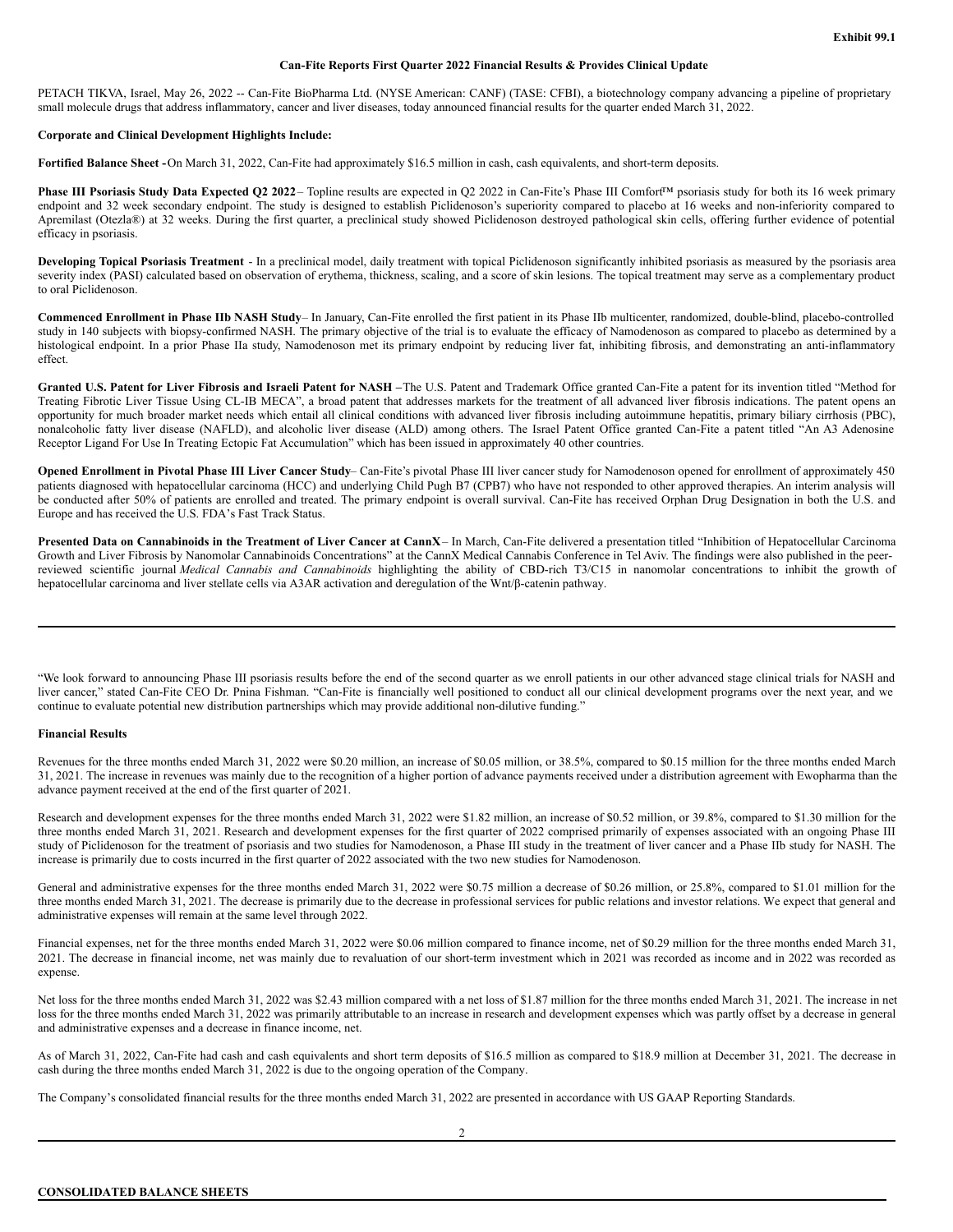# <span id="page-2-0"></span>**U.S dollars in thousands (except for share and per share data)**

|                                                                                                                              | March 31, 2022<br><b>Unaudited</b> | December 31,<br>2021 |
|------------------------------------------------------------------------------------------------------------------------------|------------------------------------|----------------------|
| <b>ASSETS</b>                                                                                                                |                                    |                      |
| <b>CURRENT ASSETS:</b>                                                                                                       |                                    |                      |
| Cash and cash equivalents                                                                                                    | \$<br>5,504                        | -S<br>4,390          |
| Short term deposit                                                                                                           | 11,016                             | 14,512               |
| Prepaid expenses and other current assets<br>Short-term investment                                                           | 971                                | 929                  |
|                                                                                                                              | 182                                | 237                  |
| Total current assets                                                                                                         | 17,673                             | 20,068               |
| NON-CURRENT ASSETS:                                                                                                          |                                    |                      |
| Operating lease right of use assets                                                                                          | 125                                | 138                  |
| Property, plant and equipment, net                                                                                           | 49                                 | 47                   |
| Total long-term assets                                                                                                       | 174                                | 185                  |
| <b>Total</b> assets                                                                                                          | 17,487                             | 20,253               |
|                                                                                                                              |                                    |                      |
| 3                                                                                                                            |                                    |                      |
| <b>CONSOLIDATED BALANCE SHEETS</b>                                                                                           |                                    |                      |
| U.S dollars in thousands (except for share and per share data)                                                               |                                    |                      |
|                                                                                                                              | March 31,                          | December 31,         |
|                                                                                                                              | 2022                               | 2021                 |
|                                                                                                                              | Unaudited                          |                      |
| LIABILITIES AND SHAREHOLDERS' EQUITY                                                                                         |                                    |                      |
| <b>CURRENT LIABILITIES:</b>                                                                                                  |                                    |                      |
| Trade payables                                                                                                               | $\mathbb{S}$<br>1,124              | $\$$<br>954          |
| Current maturity of operating lease liability                                                                                | 55                                 | 53                   |
| Deferred revenues                                                                                                            | 818                                | 818                  |
| Other accounts payable                                                                                                       | 907                                | 905                  |
| <b>Total current liabilities</b>                                                                                             | 2,904                              | 2,730                |
|                                                                                                                              |                                    |                      |
| NON-CURRENT LIABILITIES:                                                                                                     |                                    |                      |
| Long-term operating lease liability                                                                                          | 54                                 | 71                   |
| Deferred revenues                                                                                                            | 2,865                              | 3,070                |
| Total Long-term liabilities                                                                                                  | 2,919                              | 3,141                |
| SHAREHOLDERS' EQUITY                                                                                                         |                                    |                      |
| Ordinary shares of NIS 0.25 par value - Authorized: 5,000,000,000 shares at March 31, 2022 and December 31, 2021; Issued and |                                    |                      |
| outstanding: 815,746,293 shares as of March 31, 2022 and December 31, 2021                                                   | 60,654                             | 60,654               |
| Additional paid-in capital                                                                                                   | 93,351                             | 93,275               |
| Accumulated other comprehensive income                                                                                       | 1,127                              | 1,127                |
| Accumulated deficit                                                                                                          | (143, 108)                         | (140, 674)           |
| Total equity                                                                                                                 | 12,024                             | 14,382               |
| Total liabilities and equity                                                                                                 | 17,847                             | 20,253               |
|                                                                                                                              |                                    |                      |
| 4                                                                                                                            |                                    |                      |

# **CONSOLIDATED STATEMENTS OF COMPREHENSIVE LOSS**

**U.S dollars in thousands (except for share and per share data)**

| Three months ended<br>March 31, |      |  |
|---------------------------------|------|--|
| 2021                            | 2022 |  |
| Unaudited                       |      |  |
| 148                             | 205  |  |